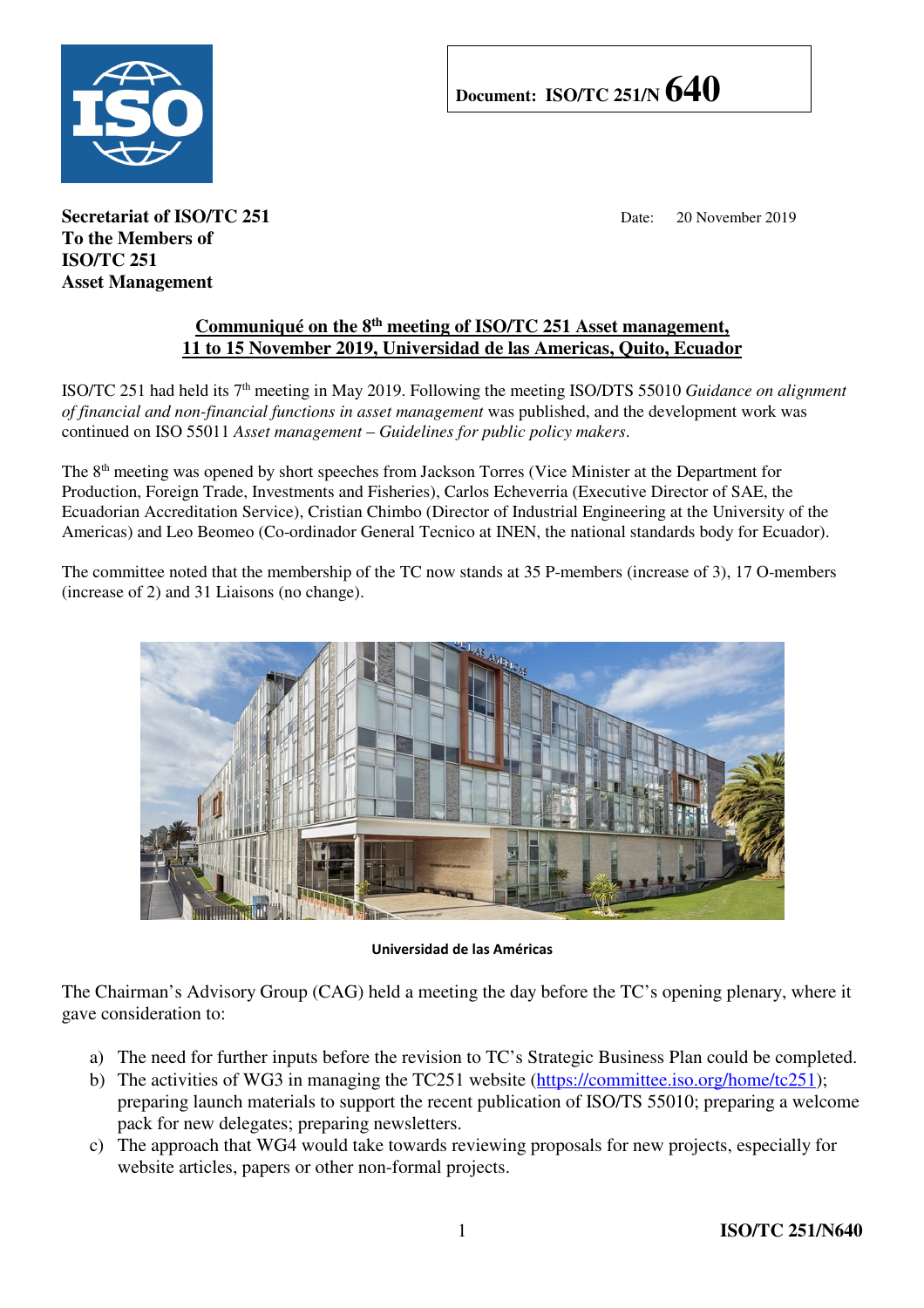

## Delegates to the meeting

- d) The work of WG5 in starting the development of new white papers on subjects such as asset registers, since completing the development of ISO/TS 55010.
- e) The work of WG6 in providing inputs into the revision of the Annex L "High Level Structure" and in progressing a number of new project proposals along with WG4
- f) The work of WG7 in continuing its review of comments received against ISO/CD 55011 and in preparing a Draft International Standard (DIS).
- g) The proposal in ISO/TC322 *Sustainable finance* to establish a joint working group with ISO/TC 207/WG11 and the need for TC251 to be active in liaising with this activity.
- h) Planning for future meetings of the TC and WGs.

An additional CAG meeting was held mid-week to consider 4 project proposals to decide if they should be taken forward, as well as to which WG the agreed projects should be assigned.

On the Tuesday, the students of UDLA's dance department gave an amazing display of street dancing.

On the Wednesday, the members of TC251 were invited to attend a workshop on asset management, hosted by UDLA. A presentation was given jointly by Maria-Aurora Agullo (Argentina) and Boudewijn Niejens (Canada) on behalf of TC251, including a consolidated presentation of asset management initiatives in public services in many of the TC's member countries.

At the closing plenary meeting:

- a) The TC251 Chair, Rhys Davies, reported that:
	- The additional CAG meeting had reviewed the four project proposals and had decided: that two of them (concerning fundamentals & principles, and scope) needed to be held for further consideration during the next revisions of ISO 55000 and ISO 55001; that one on process improvements needed further consideration by the CAG; that one on "investment decision making" should be assigned to a new ad hoc group.
	- − It recommended that WG4 should be assigned the task of preparing for the next revision of ISO 55000, in coordination with the activities of WG6 in preparing for the next revision of ISO 55001, and that a resolution should be put forward the TC's closing plenary to confirm this.
- b) WG3 *Communications* reported that it had worked on:
	- Progressing the development of a Communication Strategy
	- Completing its materials for slideware
	- Starting the drafting of the next TC251 Newsletter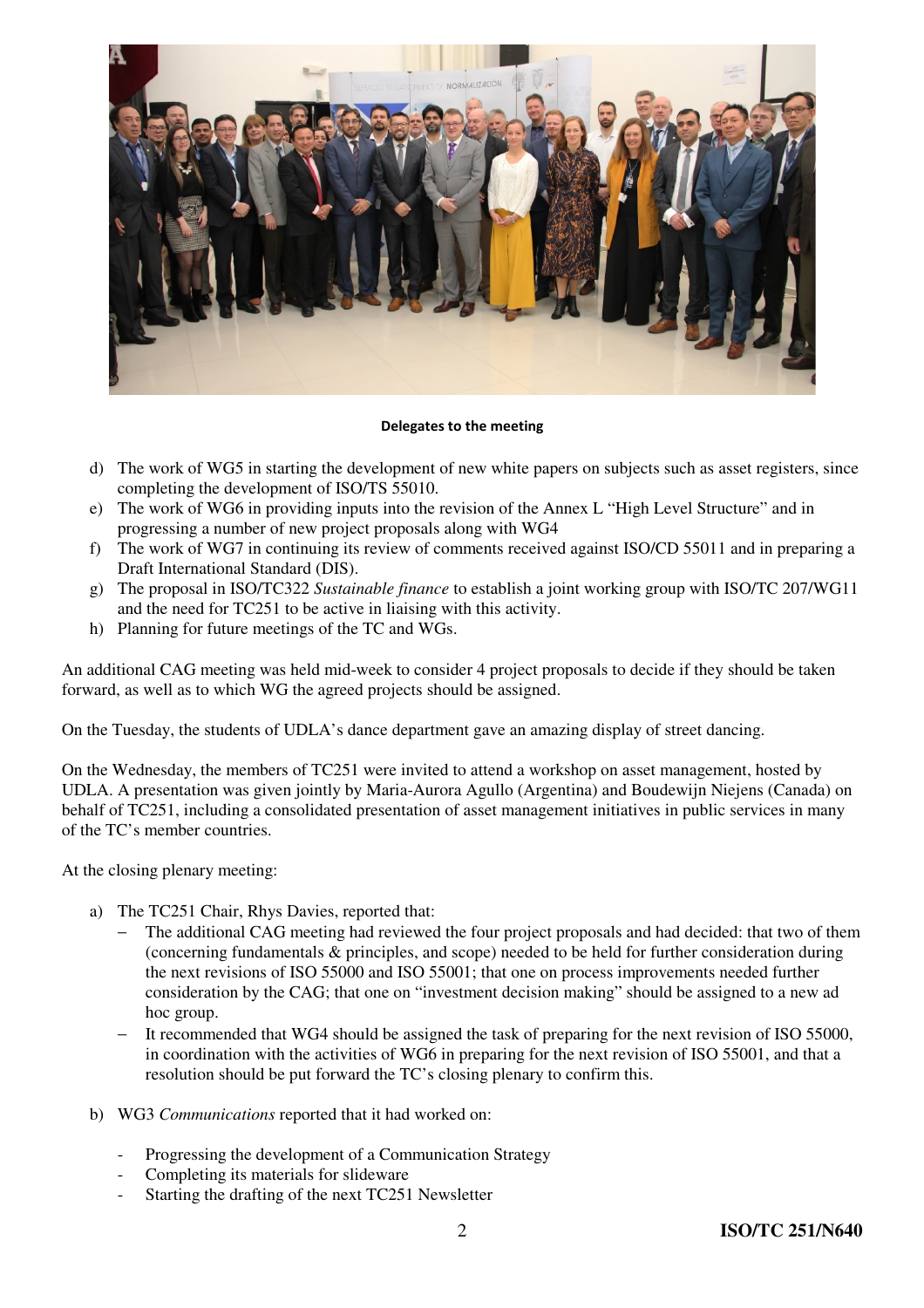- Improving the TC251 Website (particularly the graphics, and the links between translated pages)
- Updating the Wikipedia site of the TC and was now encouraging members to create their own translations of this site
- The use of Social Media for promoting asset management
- Coordinating its meetings with other WG's, concerning:
	- o More promotion of ISO/TS 55010 via videos, slides, etc.
	- o Preparing promotions for TC251publications during the next 6 months
	- o Getting ready for the publication of ISO 55011
- c) WG4 *Product Improvement* reported that:
	- It had completed its reviews of the new project proposals and had made its recommendations to the additional CAG meeting;
	- It had developed a chart of all current work items/ potential work items and their current status
	- Members could access the knowledge base and work item chart from the WG4 eCommittee site, but that it was working with the secretariat to see how this could be extended to all of the TC's members.
	- It had examined ideas for improving information flows and communications across the TC, which would be developed further before being sent for review by the CAG at the next meeting
	- It had reviewed and prioritized the liaison activity across all of the TC's liaisons
	- It plans to survey those involved in the teaching of asset management, to understand if they have conceptual differences or any practical difficulties.
	- It would need additional experts to assist in its new task of preparing for the revision of ISO 55000.
- d) WG5 *Finance and asset management alignment* reported that:
	- It had celebrated the publication of ISO/TS 55010, before reflecting on lessons learned during the development process.
	- It had started scoping the work for a new project on asset registers.
	- It had liaised with other working groups on new projects for "intangible assets", "sustainability in asset management" and "investment decision making" (an interesting issue reported was that in comparison to the mid-1970s when tangible assets represented 83% of organizations value, today 84% is represented by intangible assets)
	- It had liaised with WG3 on producing additional materials to support the publication of of ISO/TS 55010
	- It needed additional experts with knowledge of asset registers to assist in progressing that project, so requested delegation leaders to try and find such experts among the members of their national mirror committees.
- e) WG6 *Preparation for the revision of ISO 55001* reported that:
	- It had prepared a set of comments on behalf of TC251 against the draft revision of ISO's Annex L, Appendices 2 & 3, "High Level structure" (HLS) for management system standards, for submission to the ISO/TMB/TAG13 Joint Technical Coordination Group (JTCG) and its Task Force (TF) 14.
	- It had also reviewed a paper from the JTCG on the possible consequences of not defining the term "risk" in ISO management system standards.
	- It had scoped a proposal on information management for decision making
	- It had started work on the topic of sustainable finance, that is due to be assigned to the new ad hoc group
	- It had started work on the topic of how asset management supports the UN's sustainable development goals
	- It had received input from WG5 but had deferred the work on the topic of Life Cycle Management of Intangible Assets, in order to focus on responding to the JTCG and its TF14.
	- It planned to complete its inputs into the revision of the TC251 Strategic Business Plan, following the meeting.
- e) WG7 *Development of ISO 55011* reported that:
	- It had progressed the development of ISO 55011, aided by many experts participating remotely